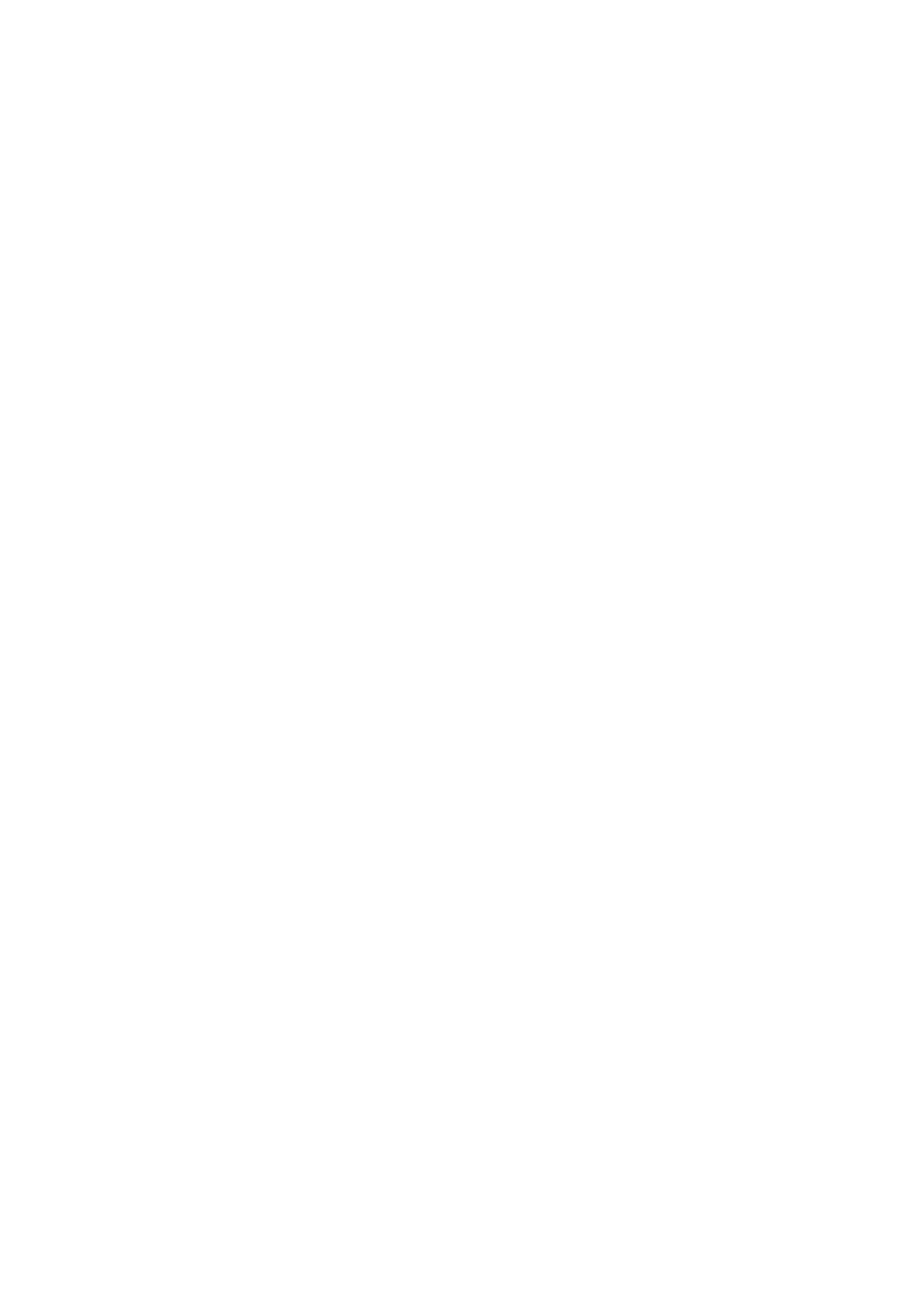performans analizi yapılmalıdır. Konservatif tedavi üniteleri kurulmalıdır. Sedanter bireylerde kronik hastalıklar ile mücadele konusunda spor hekimlerinden daha çok destek alınmalıdır.

Anahtar Sözcükler: Spor hekimliği, yaralanma, hastalık, epidemiyoloji

Available at: http://journalofsportsmedicine.org and http://dx.doi.org/10.5152/tjsm.2019.124 Cite this article as: Ercan S. Patient profile attending a sports medicine center. Turk J Sports Med. 2019;54(2):124-32.

#### **INTRODUCTION**

Physical activity plays a major role in leading a healthy lifestyle, as people who spare time for sports gain significant health benefits (1). Regularly engaging in physical activity has an impact on reducing the risk, and preventing the development of many chronic diseases; including obesity, hypertension and diabetes. Numerous clinical and epidemiological studies report that these impacts display a dose-response relationship (2). In addition to preventing diseases, exercise also has psychological and social benefits. Moreover, exercise has been shown to provide economic benefits through cutting costs related to national healthcare, as the costs associated with illnesses experienced by physically inactive individuals are 30-50% higher (2).

The field of specialization in medicine that deals with the prevention and treatment of such injuries is sports medicine. Sports medicine specialists do not manage only the prevention of injuries and the process of rehabilitation after injuries, but they also carry out participation evaluations prior to sports, apply annual medical testing of athletes, make suggestions for the prevention of chronic diseases and/or the treatment of illnesses. may take charge in health committees of teams, brief on nutrition and anti-doping, and promote the value of exercise to improve health (3).

The identification of the type, localization, speed, and treatment need of sports injuries contributes to improving the quality of service offered by health service providers, and better enables the health needs of athletes and the society to be met accurately and quickly at the national level (2,4).

The expertise of sports medicine has to reflect on specific skills in order to perform effectively. In this branch, the duty area expands when the equipment infrastructure is sufficient. Identifying application reasons is necessary to anticipate

needs in the region of concern. There are some studies conducted in different regions. However, epidemiological studies on sports medicine in Turkey are very scarce (5,6).

The aim of this study is to assess applications made over the course of a year to a sports medicine polyclinic located in a metropolitan city with a population of two millions.

## **MATERIALS and METHODS**

Data pertaining to athletes and patients who applied to the sports medicine polyclinic between April 2017 and April 2018 were assessed on digital patient files by a sports medicine specialist. Information included sports branch, details of training, location of injury on body or impacted system, type and reason of injury or disease symptom, timing of injury (during training, competition, other), time elapsed between onset of injury or disease and presentation to the polyclinic, seriousness of injury, diagnosis and treatment processes.

All patients who were examined at the Medical Center for Athletes, and who agreed to participate in the study were included. The researcher has considered in the analyses new presentations to the sports medicine polyclinic for a check-up, and the new examination findings in relation.

The reasons for presentation to the polyclinic were categorized as: 1. License examination (physical examination for participation in sports and general medical examination), 2. Injury and illnesses, 3. Medical counseling (exercise and/or ergogenic support suggestions, anti-doping counseling, and exercise prescription in case of chronic diseases).

The Daily Report on Injuries and Illnesses form put out by the International Olympic Committee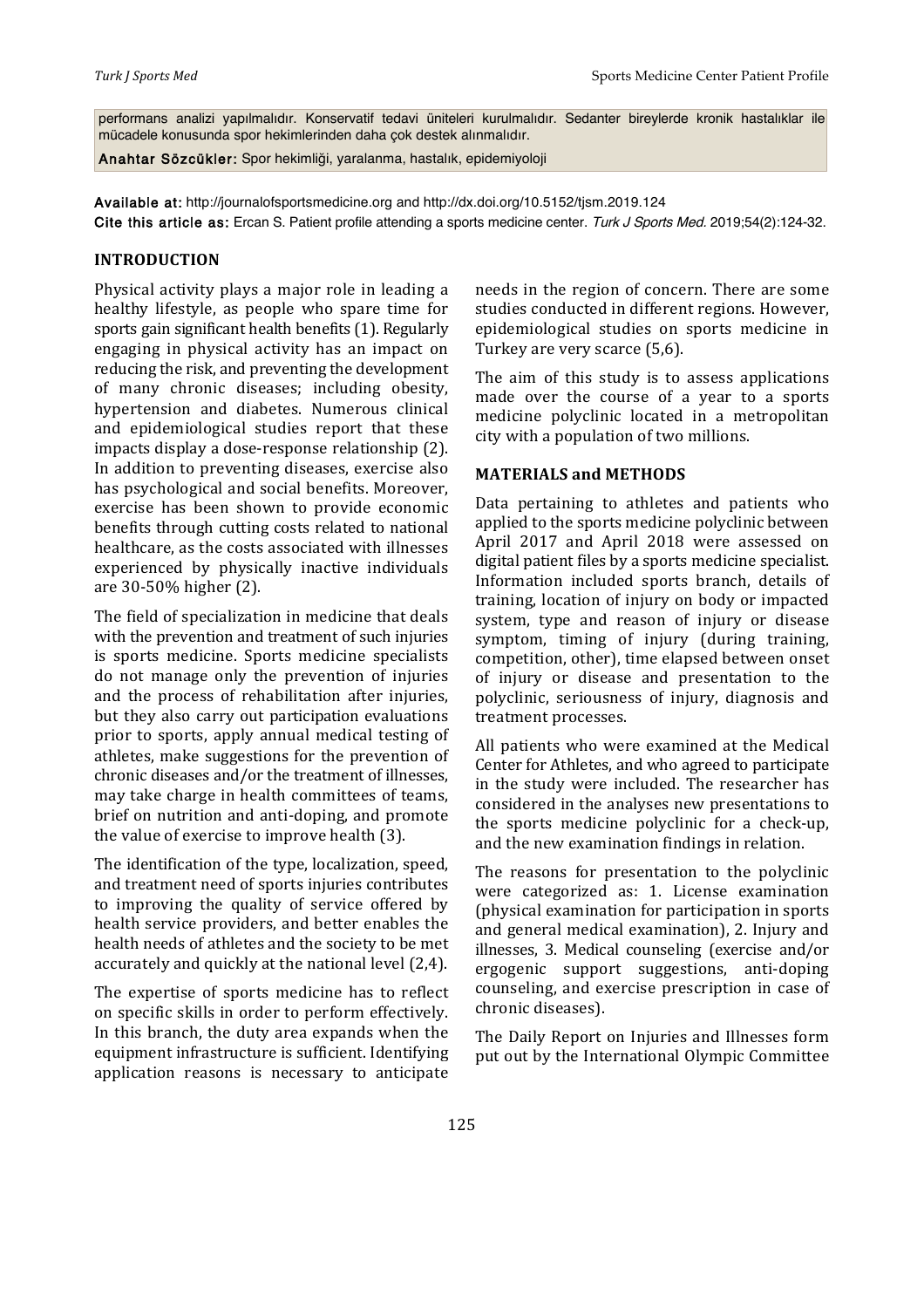was used for the classification of illness and injury applications (7).

The local ethical committee approved the study in the meeting dated 6 June 2018 with resolution number 2018/74. 

#### **Statistical Analysis**

Statistical analyses were carried out using the Number Cruncher Statistical System 2007 Statistical Software (Utah, USA). Descriptive statistics methods (average, standard deviation, frequency and frequency distributions), as well as Shapiro-Wilk normality test, and distribution of variables were used in the data analysis. For inter-group comparisons without presence of normal distribution, the Kruskal Wallis test was used. For subgroup comparisons, Dunn's multiple

comparison test was used; and finally, for group comparisons and qualitative data comparison, Mann-Whitney U test and chi-square test were used, respectively. The significance level for the analyses was set at  $p<0.05$ .

#### **RESULTS**

The study evaluated data of 2474 participants in total (95% of them professional or recreational athletes),  $1737$  of which were males (70.2%). The percentage of athletes under the age of 18 was higher than that of the sedentary; however, in other age groups, the percentage of sedentary was higher than that of athletes  $(p<0.05)$ . The percentage of female athletes was lower than that of sedentary counterparts ( $p$ <0.05). Details of data are presented in Table 1.

|  |  |  |  | Table 1. Physical data of participants |
|--|--|--|--|----------------------------------------|
|--|--|--|--|----------------------------------------|

|                                | Athletes $(n=2352)$ | <b>Sedentary</b> $(n=122)$ | p value   |
|--------------------------------|---------------------|----------------------------|-----------|
| Age $(yr)$                     | $17.1 \pm 7.6$      | $35.1 \pm 15.9$            | $0.0001*$ |
| $Height$ (cm)                  | $163.6 \pm 15.6$    | $167.3 \pm 10.3$           | $0.0100*$ |
| Weight $(kg)$                  | $56.9 \pm 17.8$     | $76.1 \pm 17.8$            | $0.0001*$ |
| <b>BMI</b> ( $\text{kg/m}^2$ ) | $20.7 \pm 4.0$      | $27.2 \pm 5.9$             | $0.0001*$ |
| Male gender                    | $71.3\%$ (n=1676)   | $50\%$ (n=61)              | $0.0001*$ |
| Female gender                  | 28.7% (n=676)       | $50\%$ (n=61)              |           |
|                                |                     |                            |           |

Data as mean  $\pm$  SD and %; BMI: body mass index

Compared with the sedentary, the athletes were younger and had lower body mass index  $(p<0.05)$ , (Table 1).

The sport most engaged in by the participants was football & futsal with a rate of  $20.3\%$ . This was followed by combat sports (boxing, kick boxing, judo, karate, kung fu, mixed martial arts, muay tai, taekwondo, wushu, and other far east sports) with a rate of 19.2%. Then followed athletics  $(12.8\%)$ , basketball  $(9.4\%)$ , weight lifting  $(8.2\%)$ , swimming and water polo  $(5.9\%)$ , volleyball  $(4.2\%)$ , folk dancing  $(3.9\%)$ , aerobic exercises and fitness  $(2.9\%)$ , wrestling  $(1.6\%)$ , arm wrestling and body building (1.3%), field hockey and paralympics  $(1.1\%$  each), handball, racket sports (tennis, table tennis, badminton) and other branches (orienteering, shooting, darts, chess) (0.8% each), artistic gymnastics and cycling  $(0.4\%$  each). The rate for non-athletes was  $4.9\%$ . The weekly training duration of the athletes was  $8.1\pm6.4$  hours, while their annual training duration was  $9.4\pm4.0$  months.

The presentations of athletes to the clinic in winter were statistically higher than those made by sedentary (p<0.05). Considering seasonal changes, presentations to the clinics for license examination were mostly done in winter. The number of presentations to the clinic for injuries and diseases in winter was statistically lower than the other seasons  $(p=0.001)$ . The injured part of the body or impacted system, type of injury or symptom of disease, reason of injury or disease, seriousness of injury, and need for treatment did not display any seasonal differences ( $p$ >0.05). The duration of time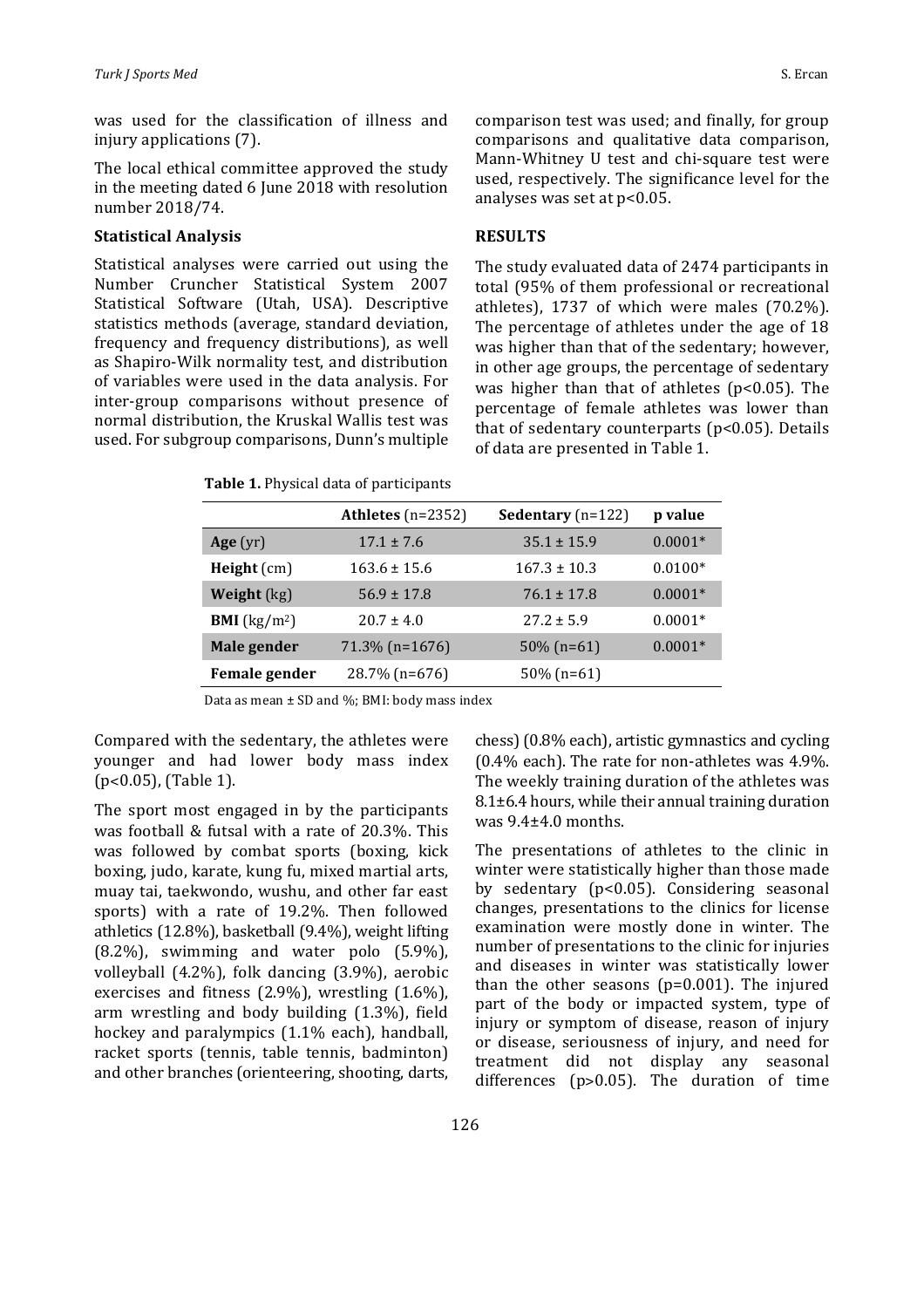between presenting to the polyclinic and the onset of injury or disease in winter and autumn was found to be lower than that in summer and spring (p=0.005, p=0.001; p=0.012, p=0.005).

Regarding the reasons for presentation to the polyclinic, 63.0% of the participants came for license examination, 35.9% due to injuries and illnesses, 1.1% to receive medical support. No difference was detected between presentation reasons in terms of gender  $(p>0.05)$ . While the most frequent reason for athletes who presented to the polyclinic was to undergo physical examination for participation in sports, the most common reason for which sedentary presented was injury ( $p<0.05$ ).

Regarding the injuries of the athletes,  $11.0\%$  $(n=86)$  had them in the head and trunk,  $18.2\%$  $(n=142)$  in the upper extremities, and  $63.0\%$  $(n=491)$  in the lower extremities. There was a difference between the athlete and sedentary groups in terms of injury incidence in the upper extremities only ( $p=0.013$ ), (Table 2). There was no difference in the injuries in terms of gender  $(p>0.05)$ ; and there was no difference in the distribution of injury region according to participation experience in sports  $(p>0.05)$ .

|                 | <b>Body parts</b>           | Athletes $(n=719)$ | <b>Sedentary</b> ( $n=97$ ) |
|-----------------|-----------------------------|--------------------|-----------------------------|
| Head and trunk  | Neck / cervical spine       | $1.28\%$ (n=10)    | 3.42 $\%$ (n=4)             |
|                 | Thoracic spine / upper back | $0.51\%$ (n=4)     | $0.85\%$ (n=1)              |
|                 | Sternum / ribs              | $1.03\%$ (n=8)     | $1.71\%$ (n=2)              |
|                 | Lumbar spine / lower back   | $7.19\%$ (n=56)    | $6.84\%$ (n=8)              |
|                 | Pelvis / sacrum / buttocks  | $1.03\%$ (n=8)     | $0.85\%$ (n=1)              |
| Upper extremity | Shoulder / clavicle         | $6.16\%$ (n=48)    | 4.27 $%$ (n=5)              |
|                 | <b>Upper</b> arm            | $0.64\%$ (n=5)     |                             |
|                 | Elbow                       | 4.36 % $(n=34)$    | 3.42 $%$ (n=4)              |
|                 | <b>Forearm</b>              | $0.64\%$ (n=5)     |                             |
|                 | Wrist                       | 4.49 % $(n=35)$    | $0.85\%$ (n=1)              |
|                 | Hand                        | $0.64\%$ (n=5)     |                             |
|                 | <b>Finger</b>               | $1.28\%$ (n=10)    |                             |
|                 | Hip                         | 2.44 $%$ (n=19)    | 3.42 $\%$ (n=4)             |
|                 | Groin                       | $1.80\%$ (n=14)    |                             |
|                 | <b>Thigh</b>                | 10.9 % (n=85)      |                             |
|                 | <b>Knee</b>                 | 28.9 % (n=225)     | 45.3 % (n=53)               |
| Lower extremity | <b>Lower</b> leg            | $7.57\%$ (n=59)    | $1.71\%$ (n=2)              |
|                 | <b>Achilles tendon</b>      | $1.03\%$ (n=8)     | $0.85\%$ (n=1)              |
|                 | <b>Ankle</b>                | 6.55 % $(n=51)$    | 5.98 $\%$ (n=7)             |
|                 | Foot / toe                  | $3.85\%$ (n=30)    | 3.42 $%$ (n=4)              |

Table 2. Injured body parts

Data as  $\%$  (n)

In terms of the most injured regions, statistically significant differences were seen in injuries suffered in the lower extremities while participants were engaged in athletics and football-futsal (each  $p=0.001$ ), and in the upper extremities while participants were engaged in weight lifting  $(p=0.001)$ , volleyball  $(p=0.01)$ , arm wrestling and body building  $(p=0.001)$ , and artistic gymnastics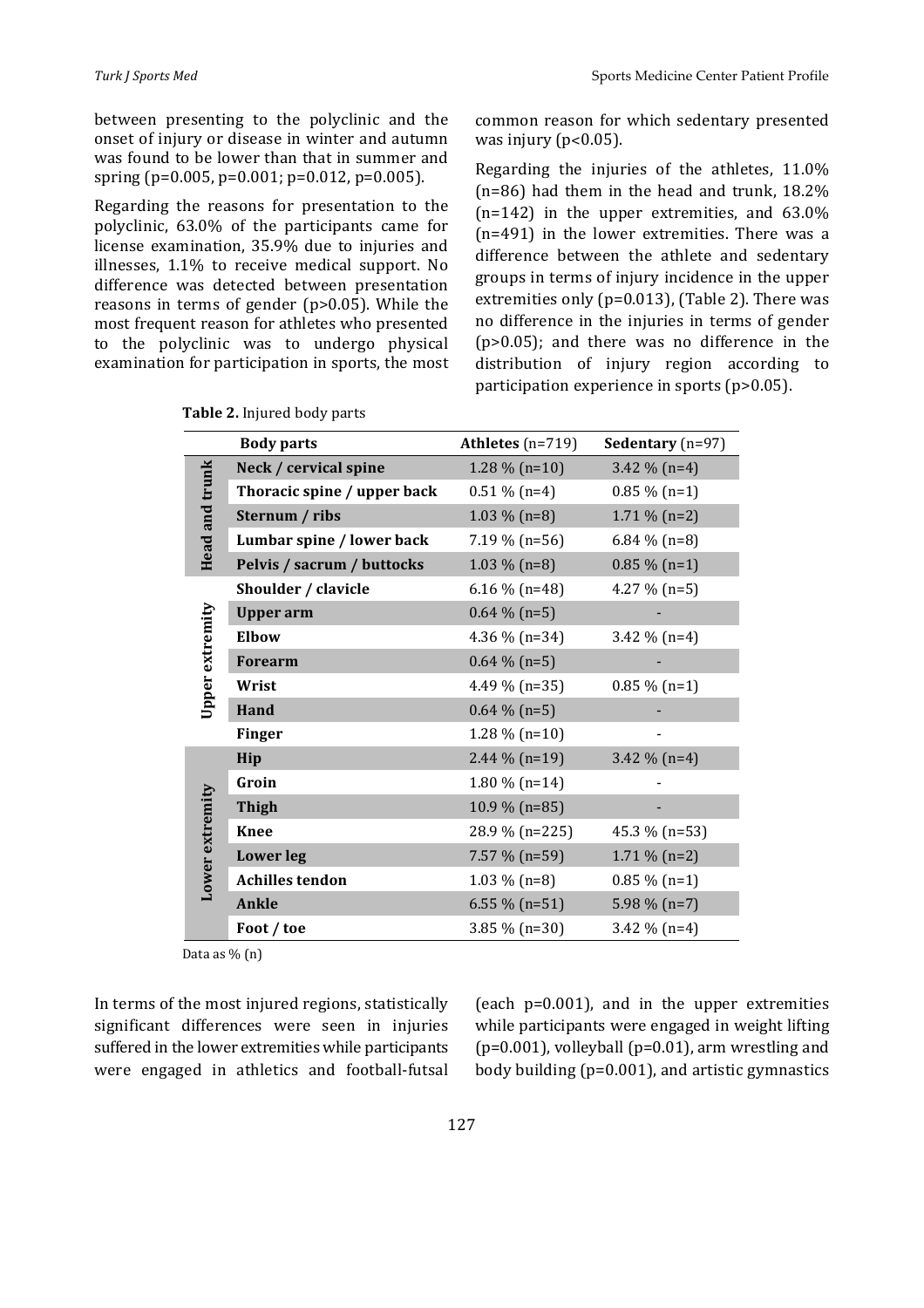$(p=0.002)$   $(p<0.05)$ , (Table 3). In presentations related to disease symptoms, the most affected area was the cardiovascular system in the athletes. Complaints made by the sedentary who presented to the clinic with disease symptoms differed from those of the athletes in that they largely involved the metabolic or endocrine systems  $(p=0.001)$ , and the musculoskeletal system  $(p=0.001)$ .

| Table 3. Injured body part according to sports branch (n=719) |  |  |
|---------------------------------------------------------------|--|--|
|                                                               |  |  |

|                                | Injured body part     |                        |                        | p value  |
|--------------------------------|-----------------------|------------------------|------------------------|----------|
|                                | <b>Head and trunk</b> | <b>Upper extremity</b> | <b>Lower extremity</b> |          |
| Aerobic exercise-fitness       | $6.98\%$ (n=6)        | $2.11\%$ (n=3)         | $7.33\%$ (n=36)        | 0.070    |
| <b>Athletics</b>               | 23.3 % $(n=20)$       | 4.93 $% (n=7)$         | 29.1 % (n=143)         | $0.001*$ |
| <b>Basketball</b>              | $1.16\%$ (n=1)        | $2.11\%$ (n=3)         | 4.28 $%$ (n=21)        | 0.200    |
| Soccer & indoor football       | 11.6 % $(n=10)$       | $6.34\%$ (n=9)         | 30.6 % $(n=150)$       | $0.001*$ |
| <b>Martial arts</b>            | $9.30\%$ (n=8)        | 4.23 $% (n=6)$         | $8.15\%$ (n=40)        | 0.200    |
| <b>Weight lifting</b>          | 34.9 % (n=30)         | 53.5 % (n=76)          | $8.55\%$ (n=42)        | $0.001*$ |
| Artistic gymnastics            |                       | $2.11\%$ (n=3)         |                        | $0.002*$ |
| Swimming & water polo          |                       | $0.70\%$ (n=1)         | $1.22 \%$ (n=6)        | 0.500    |
| <b>Racket sports</b>           |                       |                        | $0.81\%$ (n=4)         | 0.400    |
| <b>Volleyball</b>              | $1.16\%$ (n=1)        | $9.15\%$ (n=13)        | $3.67\%$ (n=18)        | $0.010*$ |
| Handball                       |                       | $1.41\%$ (n=2)         | $1.02\%$ (n=5)         | 0.600    |
| Arm wrestling & bb<br>building | $3.49\%$ (n=3)        | $7.75\%$ (n=11)        | $0.61\%$ (n=3)         | $0.001*$ |
| Cycling                        | $2.33\%$ (n=2)        |                        | $0.61\%$ (n=3)         | 0.100    |
| <b>Field hockey</b>            | $1.16\%$ (n=1)        | $0.70\%$ (n=1)         | $1.22 \%$ (n=6)        | 0.900    |
| <b>Paralympics</b>             |                       | $0.70\%$ (n=1)         | $0.81\%$ (n=4)         | 0.700    |
| Wrestling                      | 4.65 % $(n=4)$        | 4.23 $%$ (n=6)         | $1.63\%$ (n=8)         | 0.090    |
| <b>Others</b>                  |                       |                        | $0.41\%$ (n=2)         | 0.600    |

Data as % (n); Paralympics: paralympic aerobic-fitness, para athletics, wheelchair basketball, para-arm-wrestling, para bowling, amputee football, para powerlifting, para taekwondo, sitting volleyball, para swimming; \*: statistical significance  $(p < 0.05)$ .

In assessing injury and disease presentation rates of the athletes who played football-futsal, it was found that their presentations due to injury were higher than those due to disease  $(p=0.003)$ . Recreational athletes who participated in aerobic exercises or fitness, and athletes who participated in combat sports presented more to the polyclinic due to disease ( $p=0.007$ ,  $p=0.007$ ). There was no difference in presentations due to injury and disease in the other sports branches  $(p>0.05)$ .

The injury types of the patients and their main symptoms, outside of those patients who were determined to be healthy, are shown in Table 4. The most frequent and classifiable injury type in the athletes was strain, and the most frequent symptom was palpitation. The sedentary mostly had meniscus or cartilage lesions as classifiable injuries, and pain and dyspnea or cough as symptoms of diseases.

In the examination in terms of injuries, both athletes and sedentary were found to have mostly overuse related minor injuries. The main cause of diseases was exercise-induced in athletes, and recurrence of an existing disease in sedentary. Injuries or diseases occurred in  $60.2\%$  (n=465) of cases involving athletes during training; and in  $25.0\%$  (n=193) of cases involving athletes during competition.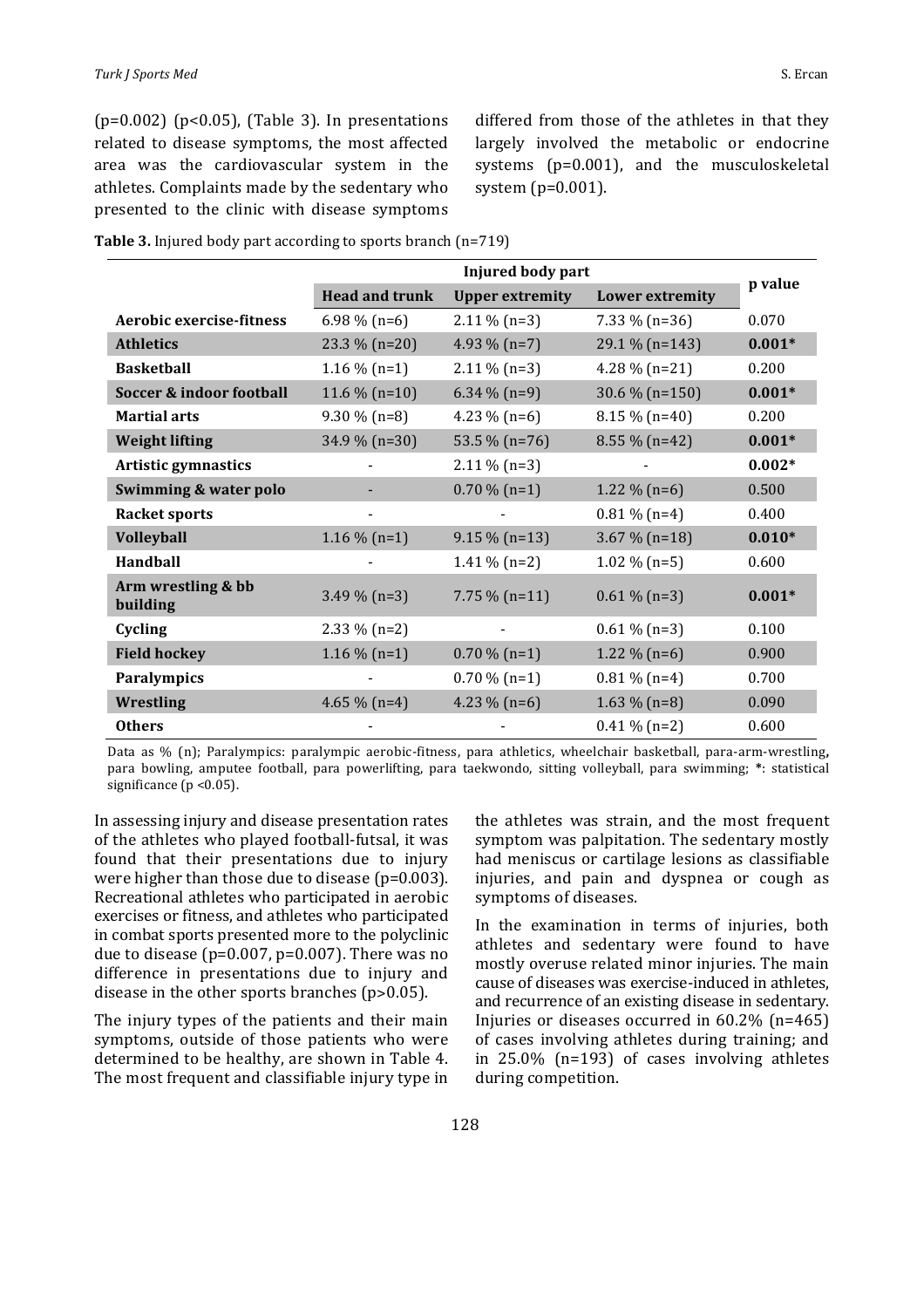There was a difference between the injury fields of athletes and sedentary ( $p < 0.05$ ). A difference arose between the groups regarding frequency; since the athletes presented to the clinic in  $36.5\pm55.8$  days on average, while the sedentary presented in  $90.9\pm8.0$  days (p=0.001). Moderate and severe injury rates in the sedentary group were significantly statistically higher than those in the athlete group ( $p<0.05$ ). While the loss period associated with the injuries suffered in athletics and weight lifting was low, the loss period associated with the injuries suffered in basketball and football-futsal was higher  $(p<0.05)$ .

**Table 4.** Type of injury (diagnosis) and main symptoms

| <b>State</b> | Injury type or symptom                       | Athlete $(n=2352)$ | Sedentary $(n=122)$ |
|--------------|----------------------------------------------|--------------------|---------------------|
|              | <b>Healthy</b>                               | 60.6 % $(n=1425)$  | 2.46 $\%$ (n=3)     |
|              | Nerve injury / spinal cord injury            | $0.89\%$ (n=21)    | $5.74\%$ (n=7)      |
|              | Sprain (injury of joint and/or<br>ligaments) | 4.97 % $(n=117)$   | $9.02\%$ (n=11)     |
|              | Strain / muscle rupture / tear               | 5.87 % $(n=138)$   | $1.64\%$ (n=2)      |
|              | <b>Stress fracture (overuse)</b>             | $0.17 \%$ (n=4)    | $0.82 \%$ (n=1)     |
|              | Tendinosis / tendinopathy                    | $3.27 \%$ (n=77)   | 2.46 $\%$ (n=3)     |
|              | Arthritis / synovitis / bursitis             | 1.49 % $(n=35)$    | 2.46 $\%$ (n=3)     |
|              | Other bone injuries                          | 3.44 $%$ (n=81)    | 4.92 % $(n=6)$      |
| Injury       | <b>Dislocation, subluxation</b>              | $0.30\%$ (n=7)     | $0.82 \%$ (n=1)     |
|              | Fasciitis / aponeurosis injury               | $0.38\%$ (n=9)     | $1.64\%$ (n=2)      |
|              | <b>Fracture (traumatic)</b>                  | $0.64\%$ (n=15)    |                     |
|              | <i>impingement</i>                           | $0.77\%$ (n=18)    | 4.10 $\%$ (n=5)     |
|              | <b>Muscle cramps or spasm</b>                | 1.23 % $(n=29)$    | $0.82 \%$ (n=1)     |
|              | Contusion / haematoma / bruise               | $0.72\%$ (n=17)    | $3.28\%$ (n=4)      |
|              | Laceration / abrasion / skin lesion          | $0.17 \%$ (n=4)    |                     |
|              | <b>Ligamentous rupture</b>                   | 3.23 % $(n=76)$    | 13.9 % (n=17)       |
|              | Lesion of meniscus or cartilage              | 1.53 % $(n=36)$    | 16.4 % (n=20)       |
|              | <b>Tendon rupture</b>                        |                    | $1.64\%$ (n=2)      |
|              | Pain                                         | $0.30\%$ (n=7)     | 1.64 $%$ (n=2)      |
| lllness      | <b>Palpitations</b>                          | $0.38\%$ (n=9)     | $0.82 \%$ (n=1)     |
|              | Dyspnea, cough                               | $0.21\%$ (n=5)     | 1.64 $\%$ (n=2)     |
|              | Lethargy, dizziness                          | $0.26\%$ (n=6)     |                     |
|              | Syncope, collapse                            | $0.13 \%$ (n=3)    |                     |
|              | <b>Other</b>                                 | $9.06\%$ (n=213)   | 23.8 % (n=29)       |

Data as  $\%$  (n)

Following examination, conservative treatment methods were planned first for  $96.2\%$  (n=742) of the athletes and  $94.4\%$  (n=102) of the sedentary. Surgical treatment was offered to 3.8% (n=29) of the athletes and to  $5.6\%$  (n=6) of the sedentary. There was no difference in treatment needs between athlete and sedentary groups (p=0.372). However, regarding gender

differences, while  $99.0\%$  of the females  $(n=204)$ preferred conservative treatment, 95.2% of the males (n=538) preferred conservative treatment  $(p=0.014)$ .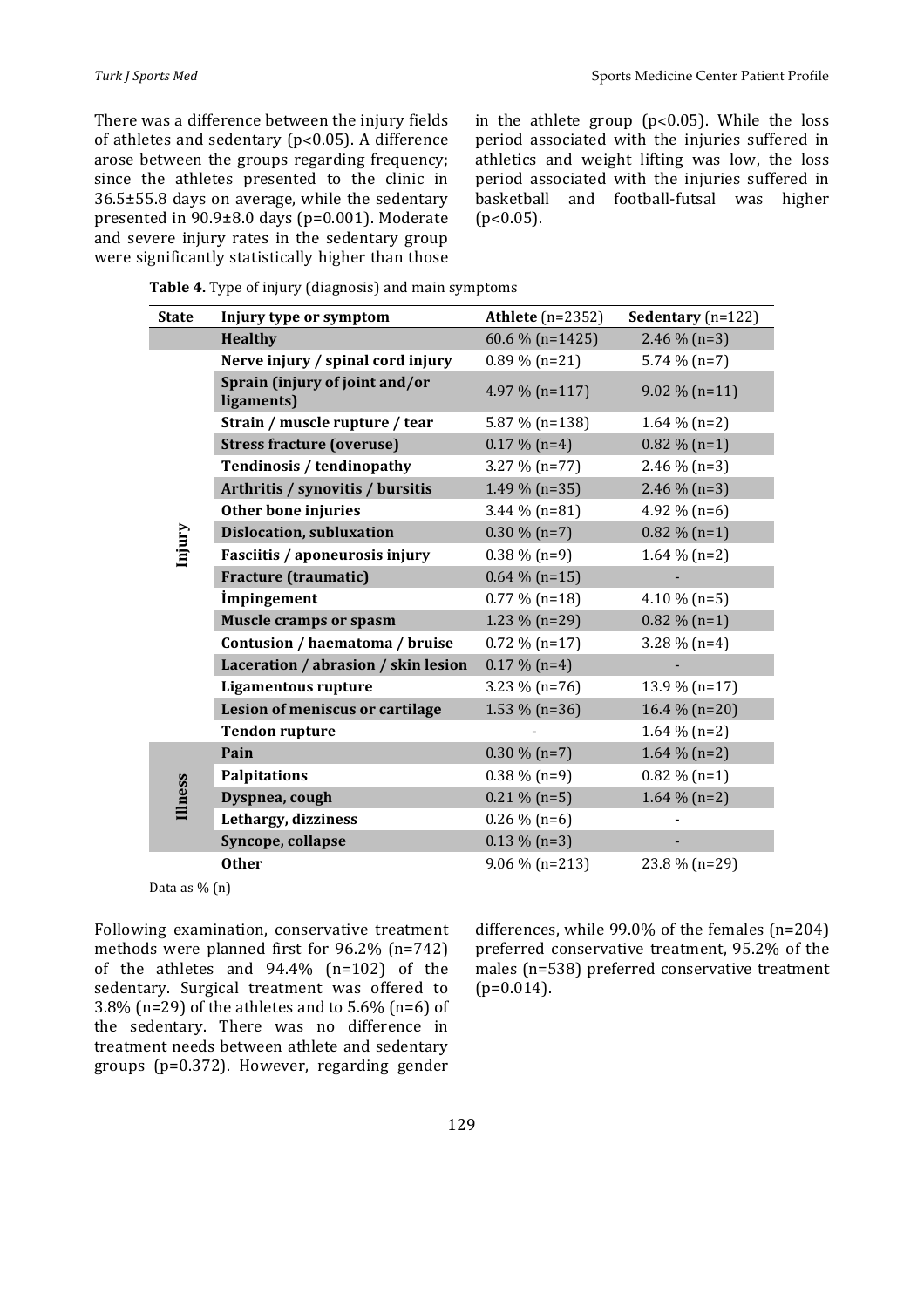### **DISCUSSION**

The epidemiological characteristics of injuries associated with sports may differ according to the group examined. For instance, presentations to the hospital or emergency service, and seasonal injury profiles of any branch are not expected to be the same. In reference to the literature; a study conducted in Australia indicated that men and children/young people presented to hospitals at higher rates. According to age group categorizations, presentations to sports medicine clinics decrease as age increases. More than 40% of injuries were caused by teammates of the athletes, and most injuries occurred due to falling down upon or crashing into opponents. Many sports injuries were of the overuse injury type; with fractures, dislocations, sprains and strains being commonly diagnosed (4).

Emergency service was needed in  $36.6\%$  of the applications involving individuals in the  $5-14$ year age group  $(65.9\%$  males), and  $30.0\%$  in the 15-24 year age group (73.5% males). Injuries happened most frequently in football (24.0%), cycling  $(15.0\%)$ , and basketball  $(17.5\%)$ . Regarding the injured body regions, 39.0% were in the upper extremity,  $31.2\%$  in the lower extremity,  $20.1\%$  in the head and face, and  $5.6\%$ in the trunk (8). Cassell et al. reported that most sports injuries (23.3%) were diagnosed as sprains and strains, and that 86.0% of the cases required less than two days of hospitalization for treatment (8). The present study displayed similarities in terms of data gathered concerning gender, age, injury type, and treatment need.

Another cross-sectional study conducted in an emergency service department investigated the applications of patients older than 16 years of age from February to April and found that 2.7% of all cases had sports-related injuries. Men were found to be at a  $9$ -to-1 greater risk compared with women. Applications made by 16-20 years old individuals of both genders were the highest. It has been shown that applications for sports injuries start to decrease particularly after 30 years of age. Among all participants, 70% had soft tissue injuries. The most affected body region was the lower extremity  $(60\%)$ ,

followed by the upper extremity  $(25%)$ , the head and neck region  $(10\%)$ , and the trunk  $(4\%)$ ,  $(9)$ . Ankle sprain injuries  $(19%)$  were found to be the most frequent injury type;  $67\%$  of the cases were treated in the emergency care department, 25% were transferred to the relevant department, and  $3\%$  were transferred to physiotherapy  $(9)$ .

Nearly half of the athletes had sports injuries, according to a monocenter study data that monitored futsal, handball, basketball, volleyball, softball, athletics, football, rugby, water polo and combat sports (judo and karate) athletes (10). The injury incidence did not differ by gender. Particularly, the most injured region of the athletes  $(88.6\%)$  who played football  $(78.8\%)$ was the lower extremity  $(55.8\%)$ . All of the injuries in the upper extremity were seen in water polo  $(100\%)$  and softball  $(75\%)$  athletes. The most frequent injury type was anterior cruciate ligament injury  $(12.7%)$ , followed by ankle ligament injury  $(12.0\%)$ . Conservative treatment was applied in most cases  $(72.9\%)$ . Male athletes in volleyball (53.0%) mostly preferred to undergo surgical treatment (10).

A study investigating the applications made to a sports medicine clinic based on gender reported that  $31\%$  of the applications were made by females who were younger than the males. Females had lower rates of acute dislocation, contusion and fracture diagnoses than males, and they had sports injuries (compartment syndrome, stress fracture, entrapment neuropathy, etc.) related to stress at higher rates. The rates of tendinitis, bursitis and apophysitis were similar by gender. While knee, ankle and waist region were injured at similar rates, women had more metatarsus, big toe, and sole injuries than men. Recovery time after injury was less than a week for 89% of females and 91% of males, while  $4\%$ of women and 6% of men required surgical treatment  $(11)$ .

Stevenson et al. (12) found that of all the athletes examined throughout the winter, 51% suffered an injury at least once, with 58% of the injuries being moderate and 40% being minor. The injuries occurred most frequently in football, field hockey, and basketball athletes; and took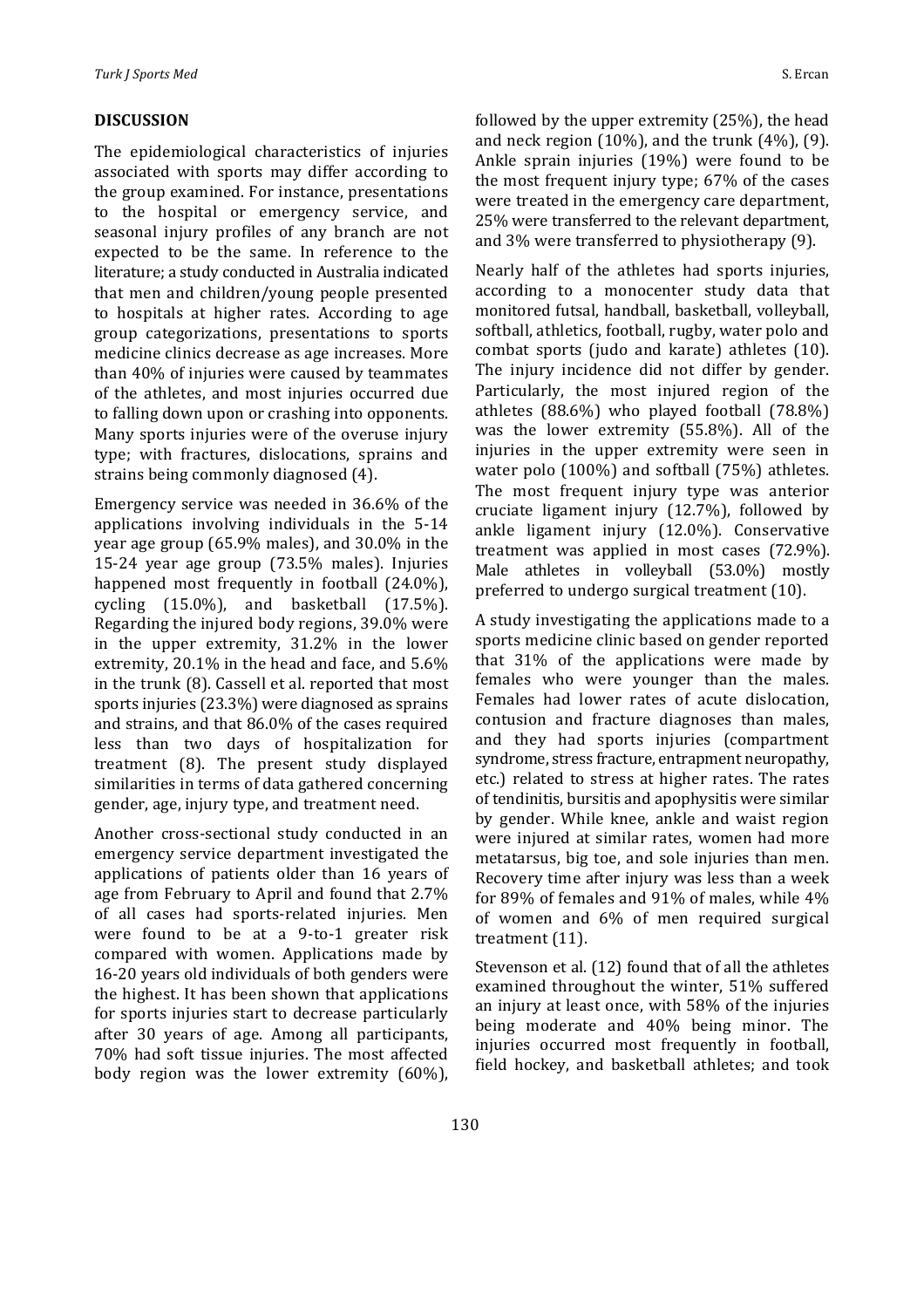place particularly in the first four weeks of the season. Athletes who were between the ages of 26 and 30 had a 55% greater risk of injury than the athletes who were under 18 years of age.

In the reports they presented from their 16-year injury surveillance data, Hootman et al. (13) found that the formation rate of injuries during competitions was higher than those incurred from trainings, and there were more injuries during preparations before the season than those occurring either during the season or in post-season trainings. They added that there was no change in injury rates throughout the period of sixteen years. On the other hand, the present study revealed that injury rates did not differ significantly on the basis of seasons, and the duration for applications to the polyclinic for injuries in the winter and spring was shorter. This difference indicated that the individuals searched for treatment more quickly during these seasons. The present study further found that the injury rates of athletes, particularly during training, were greater than the injuries rates related to competitions. This could be an indication of athletes not engaging in enough warm-up and cooling-down activities and not adapting protection programs effectively.

Data derived from a study in Turkey evaluating injury applications made to a sports medicine clinic by non-athletes are similar to the findings from this study. The researchers in the mentioned study reported that 52.4% of the non-athlete cases were males, and 47.6% were females, and that the most frequent musculo-skeletal system complaints were related to the knee region. The primary reasons for the ankle-related complaints were stated to be patello-femoral pain syndrome, and anterior cruciate ligament injury (5). Nonathlete men and women application rates in this study were equal. Although Tahirbegolli et al. (5) used a different system for injury and disease classification, the present study indicated that most of the complaints were related to the lower extremity  $(60.7%)$  in the non-athlete group. Meniscus injuries and cartilage lesions constituted the most frequent injury types in non-athletes.

In addition to injuries, disease symptoms also result in loss of time for athletes. Highly intense and long-term trainings and competitions increase the emergence of disease symptoms that cause changes in the immunological system. Disease symptoms develop in  $6-17\%$  of athletes in international sports organizations in a period shorter than four weeks, and female athletes in particular are more affected by these symptoms. Throughout these organizations,  $50\%$  of the diseases impact the inhalation system, followed by the gastrointestinal tract, the dermatological and genitourinary systems. Infection is the most frequent reason for the onset of the diseases (14).

In the literature search conducted before this study, no study focusing on disease symptoms in sports medicine clinic applicants was found. Data compiled in this study differed from that of diseases reported in international organizations. Since the study was carried out under clinical conditions, different data had to be obtained compared with epidemiological data during competitions.

The research was limited in the sense that it was conducted concentrically, and a retrospective analysis was performed, despite being identified as a prospective study. Although the data of this research are not an epidemiological reflection of sports medicine clinics throughout Turkey, they are nonetheless important insofar as they demonstrate the profile of the region.

#### **CONCLUSION**

Regionally, license examinations should be completed in primary health care facilities. Performance analysis should be performed by providing the equipments used in the field of sports medicine. Conservative treatment units should be established. Finally, sports medicine specialists should increase their part in the fight against chronic diseases in sedentary individuals.

#### **REFERENCES**

- 1. Majewski M, Susanne H, Klaus S. Epidemiology of athletic knee injuries: a 10-year study. *Knee.* 2006;13(3):184-8.
- 2. Schneider S, Seither B, Tönges S, et al. Sports injuries: population based representative data on incidence, diagnosis, sequelae, and high risk groups. *Br J Sports Med.* 2006;40(4):334-9.